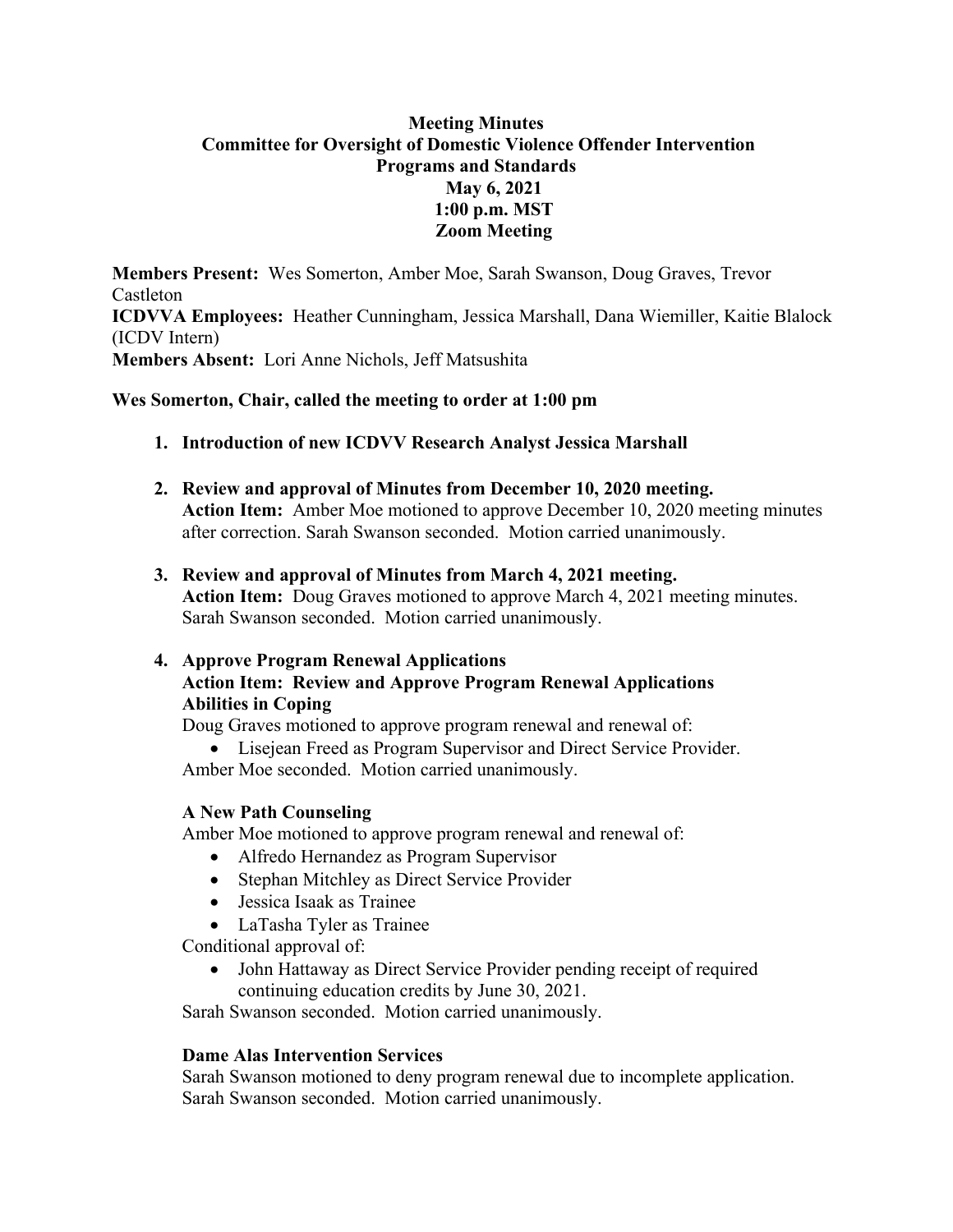### **Emmett/Payette Family Services**

Amber Moe motioned to approve program renewal and renewal of:

- April Browne as Program Supervisor and Direct Service Provider
- Juliette Jennings as Program Supervisor and Direct Service Provider
- Cristy Schroeder as Trainee

Doug Graves seconded. Motion carried unanimously.

# **Preferred Child & Family Services**

Trevor Castleton motioned to approve program renewal and conditional renewal of Jason Beard as Program Supervisor and Direct Service Provider pending receipt of clear background check by June 30, 2021. Sarah Swanson seconded. Motion carried unanimously.

## **The Program**

Amber Moe motioned to approve program renewal and renewal of Benny Henson as Program Supervisor. Trevor Castleton seconded. Motion carried unanimously.

## **Restored Paths**

Amber Moe motioned to approve program renewal and renewal of:

- Jennifer Romero as Program Supervisor
- Jennifer Porter as Direct Service Provider

Sarah Swanson seconded. Motion carried unanimously.

# **Solutions & More**

Amber Moe motioned to conditionally approve program renewal and renewal of Sue Manley Larsen as Program Supervisor and Direct Service Provider pending receipt of additional continuing education documentation by June 30, 2021. Doug Graves seconded. Motion carried unanimously.

# **Terry Reilly Health Services**

Amber Moe motioned to approve program renewal and renewal of:

- Gabriel Hofkins as Program Supervisor
- Javier Aguilar as Direct Service Provider

Conditional approval of

 Dusty Orr as Direct Service provider pending receipt of clear background check by June 30, 2021.

Sarah Swanson seconded. Motion carried unanimously.

## **5. Approve Direct Service Providers Applications Action Item: Review and Approve Direct Service Providers Applications Ismael Hernandez**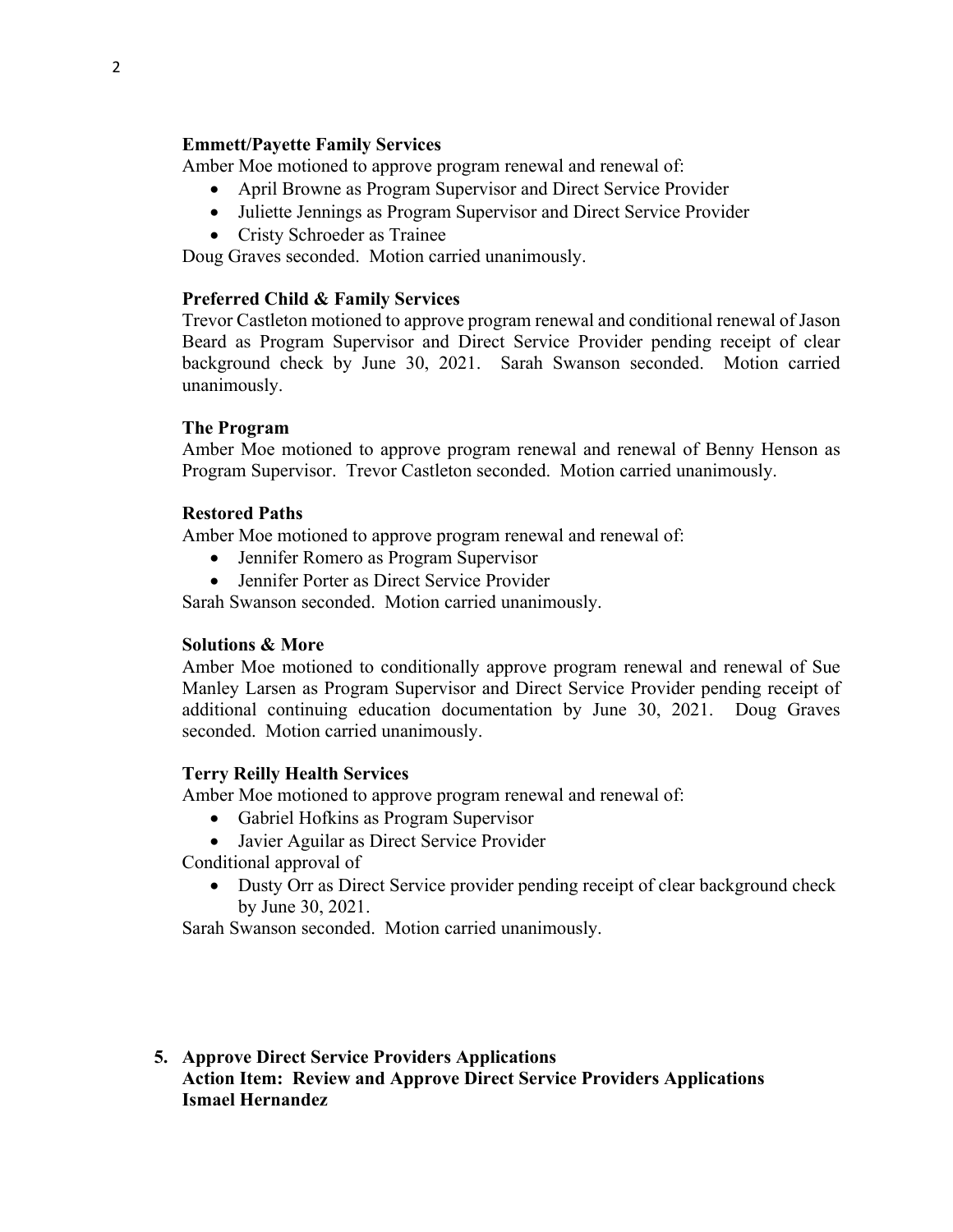Sarah Swanson motioned to approve application. Amber Moe seconded. Motion carried unanimously

#### **Dora Mora Poston**

Amber Moe motioned to conditionally approve application pending receipt of current license and additional continuing education documentation by June 30, 2021. Sarah Swanson seconded. Motion carried unanimously

#### **6. Minimum Standards Project Update: Final Research**

Kaitie Blalock shared presentation recapping research efforts. Modalities and three most common and shared rates of recidivism for each. Standards allow tailoring to address different populations, needs, and client histories. Length of Programs – longer programs have less recidivism may increase with programs less than 16 weeks.

#### **7. Data Collection for FY22 – results of the initial survey of participants about current data collection**

Heather Cunningham recapped the data conversation from March meeting. There is currently no consistent data collection methodology or questions. It was recommended that the Committee establish their own questions for data collection beginning July 1. Prepare draft questions and email to committee for input. Schedule webinars with providers. Information will be included in future Committee meetings. Amber Moe mentioned Domestic Violence courts only collect data for those in courts. Intervention orders or completion data is not collected. Wes Somerton mentioned not getting good recidivism data from providers on offenders seeking refresher or on re-offending information. Heather Cunningham will schedule a continued discussion with Amber Moe on data elements.

#### **8. Program Monitoring Update – check in on monitoring of programs by Committee members, discuss any additional monitoring**

Heather Cunningham gave updates on monitoring progress. Some Committee members have completed their monitoring assignments including Julliette Jennings and TARC. Affinity Behavioral Health is scheduled later this month. Several others have not been started yet. Committee turnover changes in July may impact future monitoring efforts.

#### **9. Committee Turnover & Potential New Members**

Committee members Sarah Swanson, Doug Graves, and Lori Anne Nichols will be leaving June 30, 2021.

#### **Recommendations for New Members:**

Wes recommended Heidi McMillen to maintain a member from probation. Sarah will forward additional recommendations and Amber Moe will help for potential candidates among DV Court Coordinators. Hector deLeon, a retired intervention provider, was also recommended as a potential committee candidate. No statutory requirement for regional representation or specific profession/background for committee members.

#### **10. Travel Process for Future Committee Meetings**